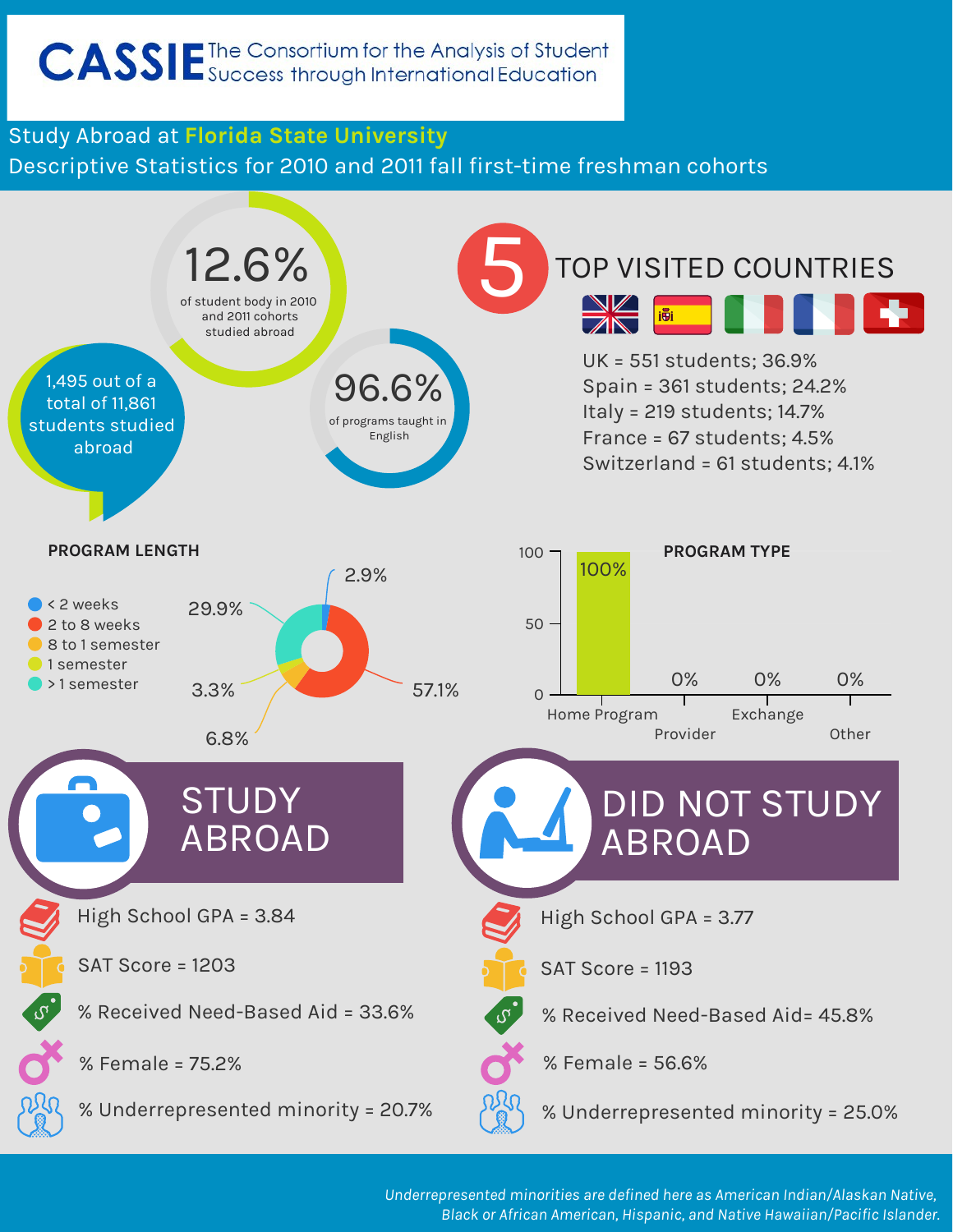### Study Abroad at **Florida State University** Descriptive Statistics for 2010 and 2011 fall first-time freshman cohorts

STUDY ABROAD



Degree in 6 years = 95.6% \*(96.9%)

Degree in 4 years = 80.5% \*(81.7%)

Semesters to Degree = 11.3

GPA at Degree = 3.41

Credit Hours Earned at Degree = 119.3

## DID NOT STUDY ABROAD

Degree in 6 years = 77.5% \*(89.9%)

Degree in 4 years = 58.8% \*(68.5%)

Semesters to Degree = 11.6

GPA at Degree = 3.24

Credit Hours Earned at Degree = 116.7

These descriptive statistics suggest that students who Study Abroad have higher 6 and 4- year graduation rates, and higher GPA at graduation compared to non Study Abroad students.

But because these students also differ in academic preparation, demographic, and socioeconomic characteristics, these descriptive statistics do not reveal the impact of **only** Study Abroad, but **also** the influence of a number of other factors that contribute to student success.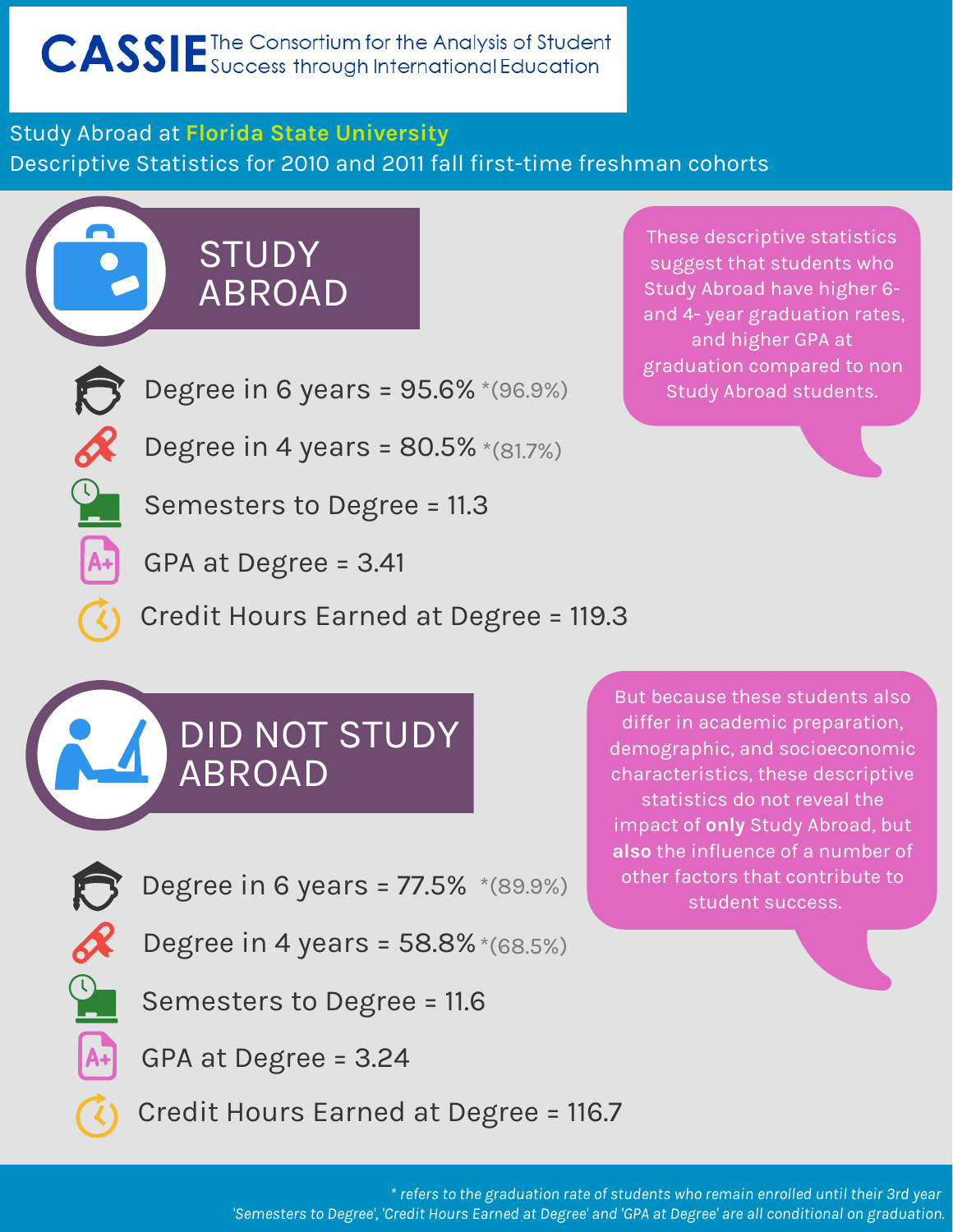#### Matching Analysis: What does this statistical analysis mean?

## **What does a Matching Analysis do?**

Matching takes the existing sample of data where there are preexisting differences in students who study abroad and those who don't study abroad (e.g. High School GPA), and creates matches between students with sethesh staashts mill Without matching, the

## **What do we match on (e.g. control variables)?**

- 1. High School GPA,
- 2. SAT/ACT Score,
- 3. Need-Based Aid Receipt,
- 4. Race/Ethnicity,
- 5. Gender,
- 6. Age at matriculation,
- 7. Major,
- 8. Full time (or part-time)
- 9. Number of terms enrolled

Matching analysis improves the comparability of treatment and control groups.



outcomes of students who SA are compared against those who don't SA. This ignores other differences that can exist across SA and non-SA students.

With matching, students are first matched to each other on the control variables. Then, the outcomes of only matched SA and non-SA students are calculated.



Example: Unmatched data shows a **notable difference** in HS GPA for SA vs. non-SA students.

Example: Once matches are constructed, the HS GPA for SA and non-SA are much **more similar.**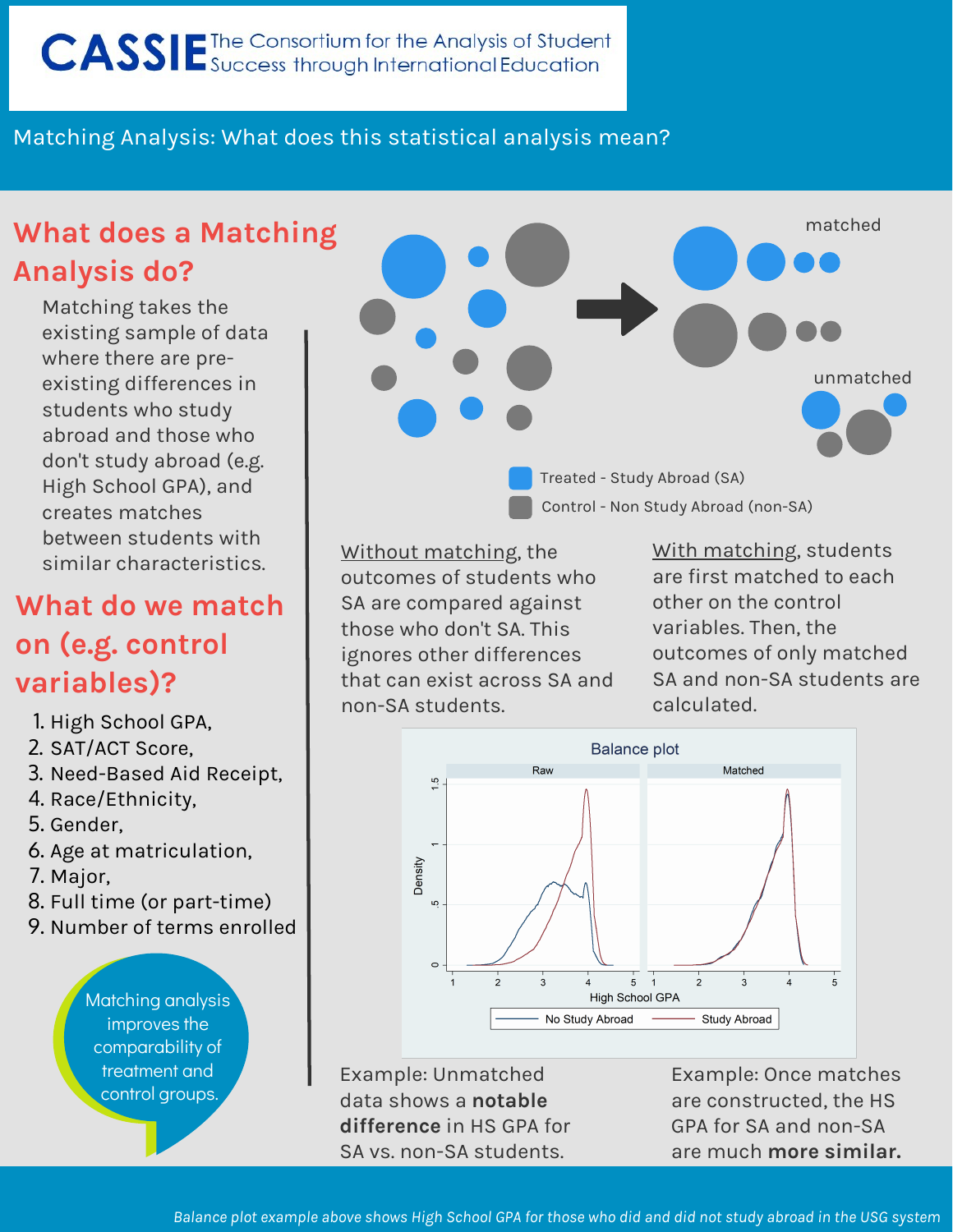# CASSIE The Consortium for the Analysis of Student

Outcomes: What is the effect of studying abroad at **Florida State University** after controlling for individual differences in background and prior achievement?



*SA students are 3.7 percentage points more likely to graduate in 6 years compared with non-SA students.*



*SA students are 7.0 percentage points more likely to graduate in 4 years compared with non-SA students.*



**DEGREE**  -0.24

*SA students finish their degree 0.24 semesters, or approximately 4 weeks, faster than non-SA students.* 





**CREDIT HOURS EARNED**  2.13

*SA students earn 2.13 more credit hours upon graduation compared with non-SA students.* 

*SA students earn a 0.12 higher GPA than non-SA students.*

*pp = percentage points; For example, a finding of 10 percentage points means that the probability of graduating in 4 (or 6) years will be 10 points higher for a student who studied abroad, compared with a student who is otherwise equivalent but has not studied abroad. All estimates are statistically significant at the 5% level or smaller; NSS = Not statistically significant*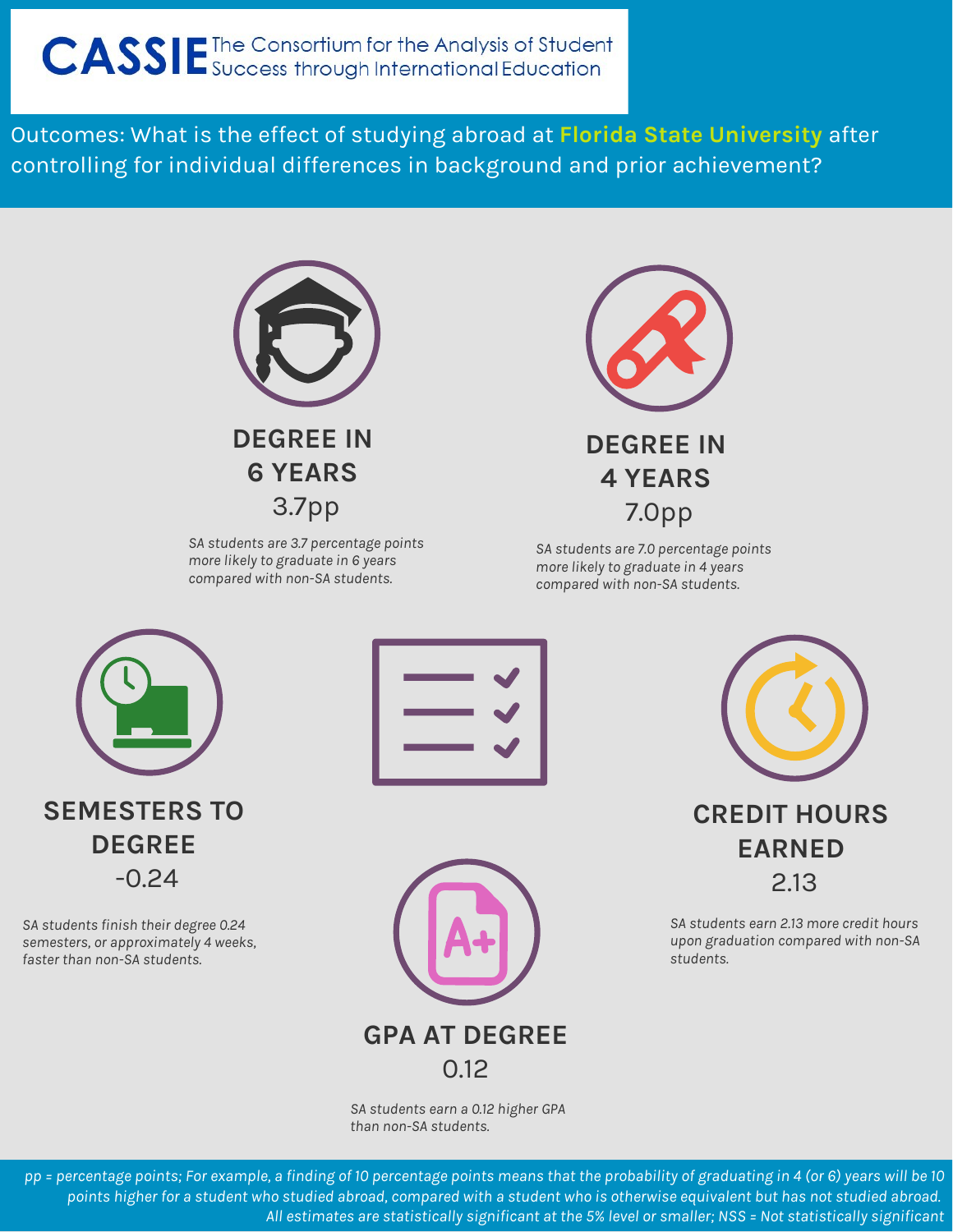Outcomes: What is the effect of Study Abroad at your institution's **Benchmark Group**\*?



*SA students are 2.7 percentage points more likely to graduate in 6 years compared with non-SA students.*



*SA students are 5.4 percentage points more likely to graduate in 4 years compared with non-SA students.*



*SA students finish their degree 0.11 semesters, or approximately 2 weeks, faster than non-SA students.* 





*SA students earn a 0.12 higher GPA than non-SA students.*

**CREDIT HOURS EARNED**  2.99

*SA students earn 2.99 more credit hours upon graduation compared with non-SA students.* 

*\*Benchmark Groups based on 6 year graduation rates and academic preparedness of first-time freshmen. pp = percentage points (see previous page for an example of how to interpret percentage points) All estimates are statistically significant at the 5% level or smaller; NSS = Not statistically significant*